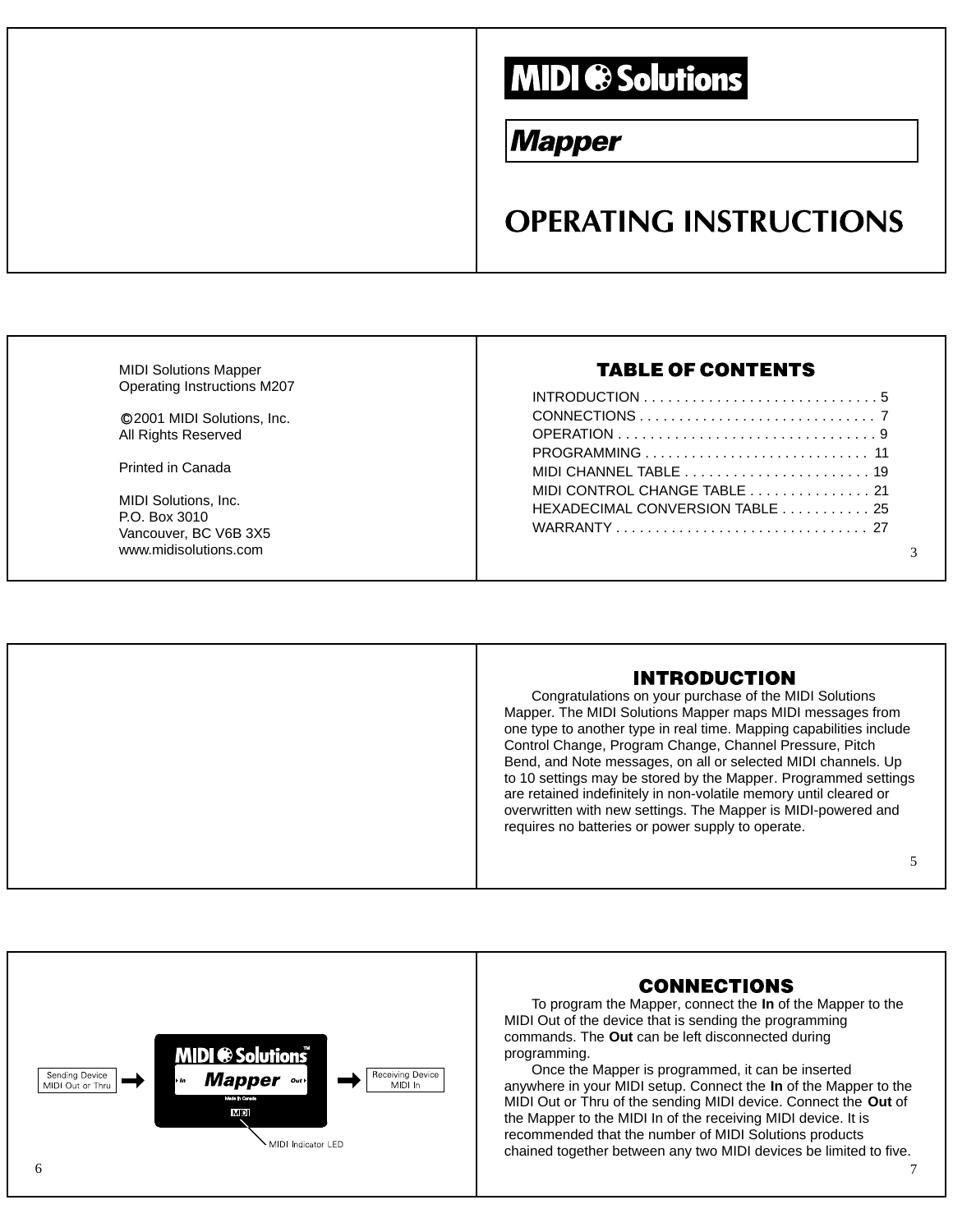### **OPERATION**

The Mapper's MIDI Indicator LED will light as soon as the sending device is turned on, and flashes whenever MIDI data passes through the unit. MIDI messages are mapped according to the Mapper's programmed settings as described on the following pages. All unmapped messages are sent unchanged to the MIDI Out.

# 9

### **PROGRAMMING**

The mapping functions of the Mapper are programmed by sending it MIDI System Exclusive programming messages from a device capable of creating System Exclusive messages, such as a computer-based sequencer. These messages are described in detail on the following pages. For decimal to hexadecimal conversions, see the chart on page 25. Upon receipt of a System Exclusive programming message, the MIDI indicator LED flashes rapidly for about one second to indicate that the setting has been stored. Settings are retained in non-volatile memory until cleared or overwritten with new settings.

#### 11

#### **Mapper Setting Priority**

The Mapper will accept up to 10 settings. If more than 10 settings are sent to the Mapper, the oldest setting is discarded to make room for the most recent setting. MIDI Solutions Mapper gives the most recent setting priority over all previous settings. For example, if the Mapper is first programmed to map CC#2 to CC#5 on all channels, and then programmed to map CC#2 to CC#7 on channel 3 only, the result is that incoming CC#2 messages on channel 3 are mapped to CC#7, and CC#2 messages on all other MIDI channels are mapped to CC#5. It is possible for the Mapper to ignore setting priority (see next page). 12

#### **Clear Settings**

To clear all of the Mapper's settings, send it the following System Exclusive programming message:

**F0 00 00 50 07 00 F7 (all values in Hexadecimal)** It is advisable to send the Clear Settings message to the Mapper prior to programming it to insure that all previous settings are cleared.

To set up the Mapper to process all of its settings, regardless of priority, send it the following command in place of the above Clear Settings command:

**F0 00 00 50 07 00 01 F7 (all values in Hexadecimal)** 13

### **Dump Settings** To dump all of the Mapper's current settings, send it the following System Exclusive message: **F0 00 00 50 07 10 F7 (all values in Hexadecimal)** programming message: **aa** = input MIDI data type

Upon receipt of this command the Mapper will dump its current settings to MIDI Out.

### **Mapper Setting**

To program the Mapper to map an input MIDI message to an output MIDI message, send it the following System Exclusive

**F0 00 00 50 07 01 aa nn bb mm cc F7 (all values in Hex)**

**nn** = input Control Change#, Note#, or Velocity **bb** = output MIDI data type

**mm** = output Control Change#, Note#, or Velocity **cc** = MIDI channel (see p. 19)

The tables on the following pages describe how these values 14 are set. 15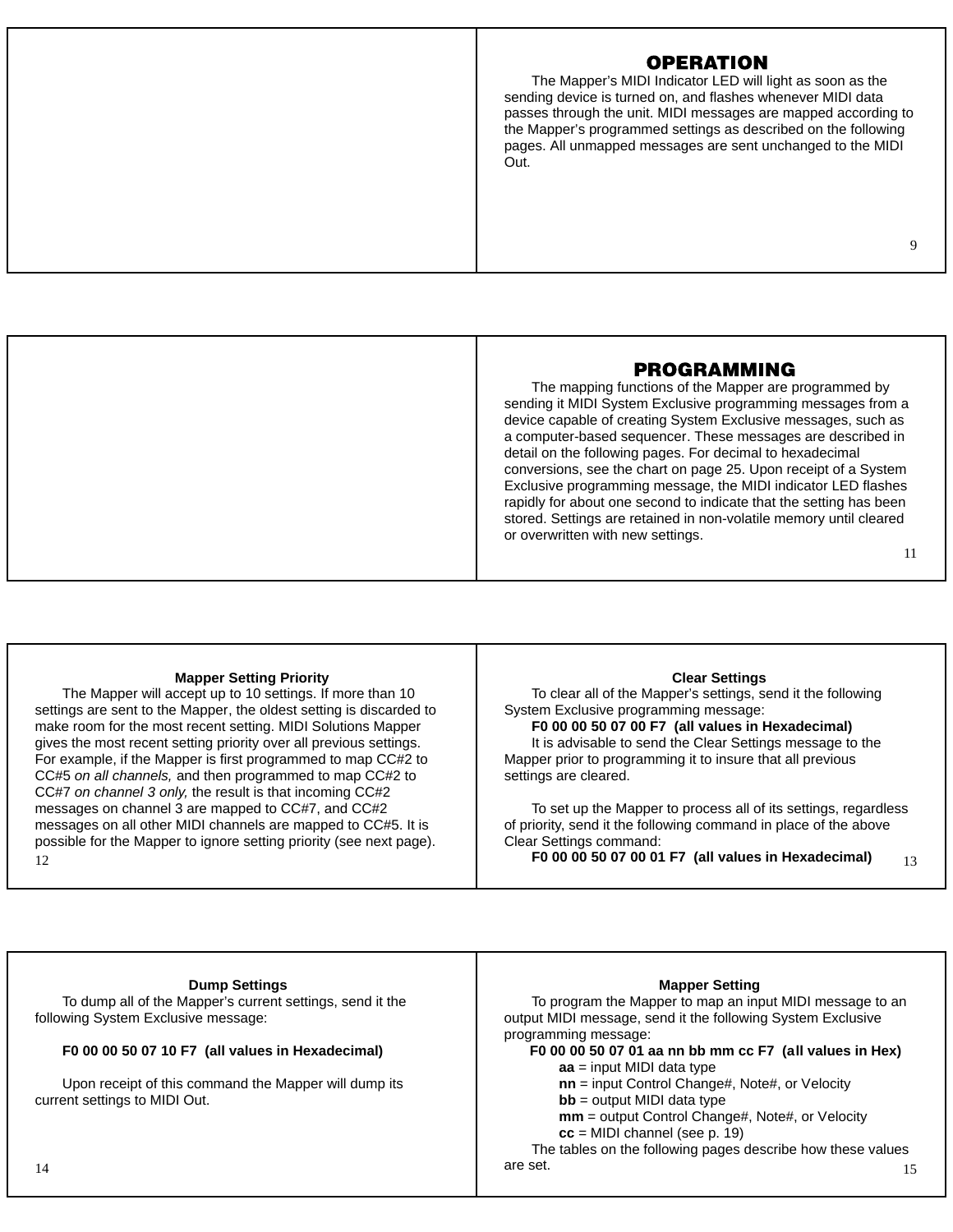| Input MIDI Data Type    |                | <b>Output MIDI Data Type</b>                                     |                         |                 |                                                          |  |
|-------------------------|----------------|------------------------------------------------------------------|-------------------------|-----------------|----------------------------------------------------------|--|
|                         |                | aa and nn specify the <i>input</i> MIDI data type, as follows:   |                         |                 | bb and mm specify the output MIDI data type, as follows: |  |
| <b>Input Data Type</b>  | $\overline{a}$ | <u>nn</u>                                                        | <b>Output Data Type</b> | <u>bb</u>       | mm                                                       |  |
| Control Change          | 00             | Control Change#                                                  | Control Change          | 00 <sup>°</sup> | Control Change#                                          |  |
| Program Change          | 01             | ignored                                                          | Program Change          | 01              | ignored                                                  |  |
| <b>Channel Pressure</b> | 02             | ignored                                                          | <b>Channel Pressure</b> | 02              | ignored                                                  |  |
| Pitch Bend              | 03             | ianored                                                          | Pitch Bend              | 03              | ignored                                                  |  |
| *Note Number            | 04             | Range (number of notes mapped)                                   | Note Number             | 04              | <b>Output Note Velocity</b>                              |  |
| Note Velocity           | 05             | Note#                                                            | Note Velocity           | 05              | Note#                                                    |  |
|                         |                | *Range is centered on Note #64. Note values within the range are |                         |                 |                                                          |  |
|                         |                | scaled from 0 to 127. Note values falling above the range are    |                         |                 |                                                          |  |
|                         |                | assigned a value of 127, notes falling below a value of 0.       |                         |                 |                                                          |  |
|                         |                |                                                                  |                         |                 |                                                          |  |
|                         |                |                                                                  |                         |                 |                                                          |  |

Ш

| <b>Example</b><br>To program the Mapper to map Channel Pressure to Volume<br>on channel 12, send it the following System Exclusive message:                                                                                                                                                                                                | <b>MIDI CHANNEL TABLE</b><br>cc specifies the MIDI channels for which the message is                                                                                                                                                                                                                       |  |  |  |  |  |
|--------------------------------------------------------------------------------------------------------------------------------------------------------------------------------------------------------------------------------------------------------------------------------------------------------------------------------------------|------------------------------------------------------------------------------------------------------------------------------------------------------------------------------------------------------------------------------------------------------------------------------------------------------------|--|--|--|--|--|
| F <sub>0</sub> 00 00 50 07 01 <b>02 00 00 07 0B</b> F <sub>7</sub>                                                                                                                                                                                                                                                                         | mapped. cc must be set according to the following table:<br>Chan.<br>Chan.<br>Chan.<br><b>CC</b><br><b>CC</b><br>cс                                                                                                                                                                                        |  |  |  |  |  |
| In this example aa is set to 02 for input MIDI data type<br>Channel Pressure. nn may be set to any value since it is ignored<br>(In this case it is set to 00). bb is set to 00 for output MIDI data<br>type Control Change. mm is set to 07 for CC#7 (See Control<br>Change table on page 21). cc is set to 0B for MIDI channel 12.<br>18 | 06<br>13 <sup>7</sup><br>$-OC$<br>-00<br>$7 -$<br>$\sim$<br>07<br>14<br>8<br>- OD<br>$-01$<br>$\sim$<br>08<br>9<br>- 0E<br>15<br>3<br>$-02$<br>$\sim$<br>09<br>16<br>- 0F<br>$10 -$<br>$-03$<br>4<br>0A<br>ALL - 7F<br>5<br>04<br>11<br>$\sim$<br>$\sim$<br>12<br>0B<br>6<br>-05<br>$\sim$<br>$\sim$<br>19 |  |  |  |  |  |

| Decimal<br>ი<br>$\overline{2}$<br>3<br>4<br>5<br>6<br>8 |
|---------------------------------------------------------|
|                                                         |

|    | 9         | 09H             | Undefined                             | 68    | 44H      | Legato Fsw (vv=00-3F: Normal, 40-7F: Legato)          |
|----|-----------|-----------------|---------------------------------------|-------|----------|-------------------------------------------------------|
|    | 10        | 0AH             | Pan                                   | 69    | 45H      | Hold 2                                                |
|    | 11        | 0 <sub>BH</sub> | <b>Expression Controller</b>          | 70    | 46H      | Sound Controller 1 (default: Sound Variation)         |
|    | 12        | 0CH             | <b>Effect Control 1</b>               | 71    | 47H      | Sound Controller 2 (default: Timbre/Harmonic Content) |
|    | 13        | 0DH             | <b>Effect Control 2</b>               | 72    | 48H      | Sound Controller 3 (default: Release Time)            |
|    | 14-15     | 0E-0FH          | Undefined                             | 73    | 49H      | Sound Controller 4 (default: Attack Time)             |
|    | 16-19     | 10-13H          | General Purpose Controllers (#'s 1-4) | 74    | 4AH      | Sound Controller 5 (default: Brightness)              |
|    | $20 - 31$ | 14-1FH          | Undefined                             | 75-79 | 4B-4FH   | Sound Controllers 6-10 (no defaults)                  |
|    | $32-63$   | 20-3FH          | LSB values for 0-31                   | 80-83 | $50-53H$ | General Purpose Controllers (#'s 5-8)                 |
|    | 64        | 40H             | Damper pedal (sustain)                | 84    | 54H      | Portamento Control                                    |
|    | 65        | 41H             | Portamento On/Off                     | 85-90 | 55-5AH   | Undefined                                             |
|    | 66        | 42H             | Sostenuto                             | 91    | 5BH      | Effects 1 Depth (formerly External Effects Depth)     |
| 22 | 67        | 43H             | Soft pedal                            | 92    | 5CH      | Effects 2 Depth (formerly Tremolo Depth)<br>23        |